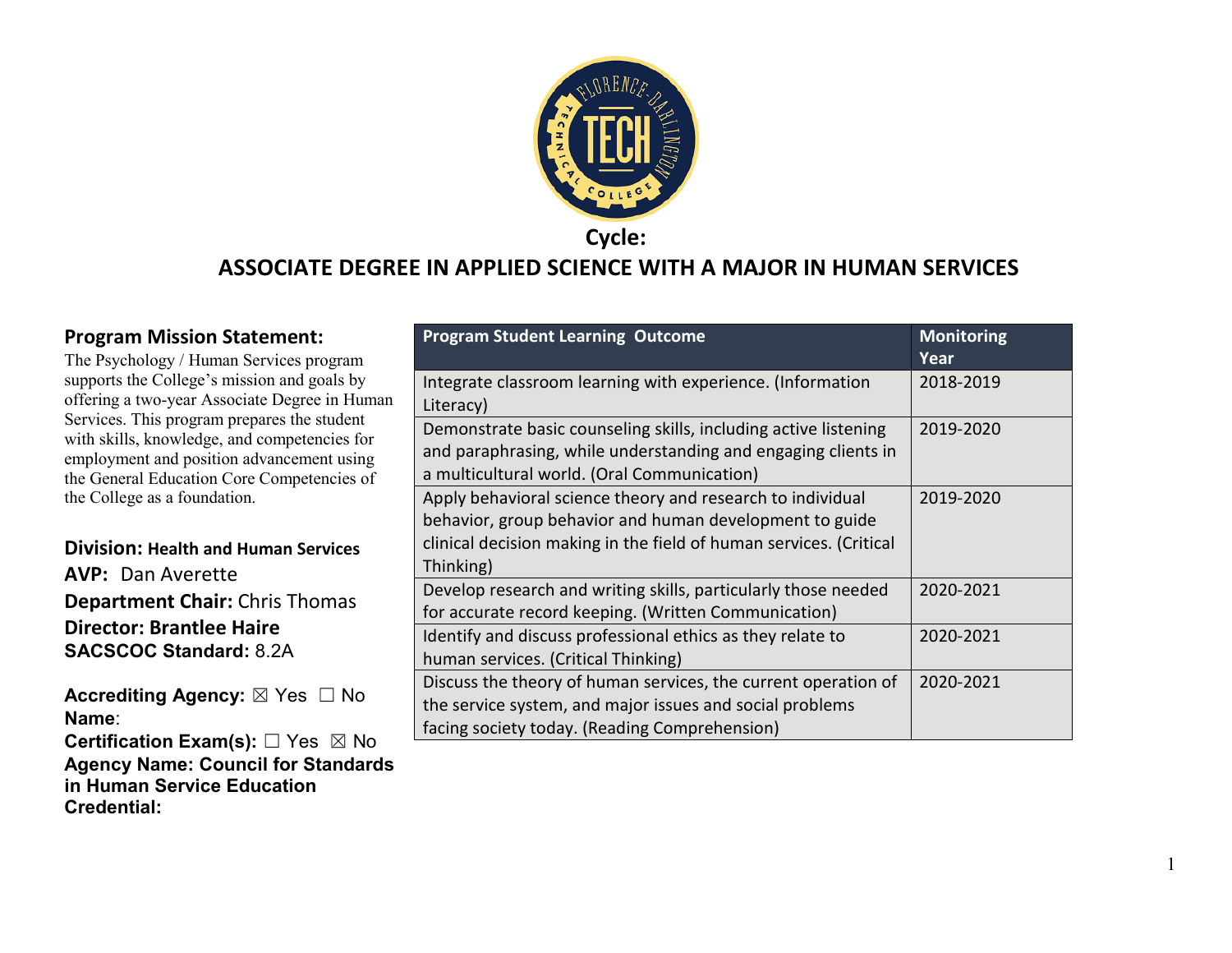# **STUDENT LEARNING OUTCOMES FOR AAS.HUS 2018-2019**

| A. Program<br><b>Student Learning</b><br><b>Outcomes</b>                           | <b>B.</b> What<br>courses<br>are<br><b>PSLOs</b><br><b>Assessed</b>                  | C. Methods for<br><b>Outcomes</b><br><b>Assessment</b>                                                                                                         | <b>D. Expected Level</b><br>of Program<br>Performance                           | <b>E. Data Collection</b>                                                                     | <b>F. Results</b>                                                                                                                                                                                        | <b>G. Plan For Improvement</b>                                                                                                                                                     |
|------------------------------------------------------------------------------------|--------------------------------------------------------------------------------------|----------------------------------------------------------------------------------------------------------------------------------------------------------------|---------------------------------------------------------------------------------|-----------------------------------------------------------------------------------------------|----------------------------------------------------------------------------------------------------------------------------------------------------------------------------------------------------------|------------------------------------------------------------------------------------------------------------------------------------------------------------------------------------|
| What should the<br>graduates of your<br>program be able to<br>do?                  | Where do<br>you see<br>evidence<br>that the<br>student<br>can do<br>these<br>things? | How does your<br>program evaluate<br>student/graduate<br>skills/abilities?                                                                                     | What is the expected<br>level of student<br>performance for the<br>program?     | When will you collect<br>the data needed to<br>evaluate the<br>performance of the<br>program? | What are the<br>results of the<br>evaluation?<br><b>NOTE: include</b><br>student ratio with<br>all results.                                                                                              | How will you use this information<br>to improve the program                                                                                                                        |
| Information Literacy:<br>Integrate classroom<br>learning with field<br>experience. | <b>HUS 251</b>                                                                       | Students will create<br>and maintain a field<br>placement journal<br>that adequately<br>reflects the<br>completion of the<br><b>HUS DACUM</b><br>competencies. | 90% of students in the<br>HUS field placement<br>will receive 70% or<br>higher. | <b>Spring, 2019</b>                                                                           | 12 out of 12<br>students (100%)<br>scored 70% or<br>higher on the<br>assignment. The<br>lowest score on<br>the assessment<br>was 75% and the<br>highest score was<br>100%. The class<br>average was 91%. | The expected level of learning was<br>met. We will continue to expand<br>on activities to help students<br>explain and apply DACUM<br>competencies in the human<br>services field. |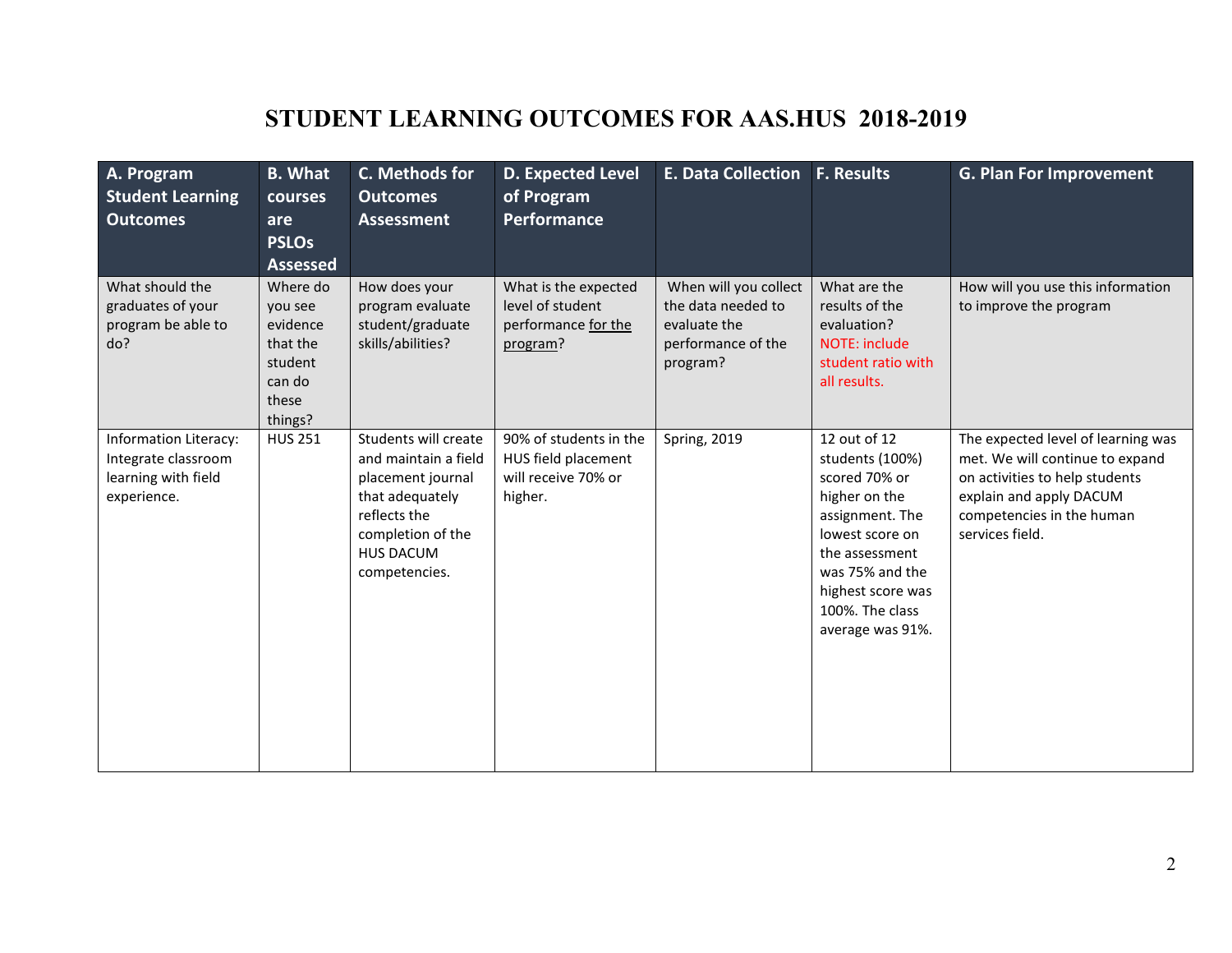# **STUDENT LEARNING OUTCOMES FOR AAS.HUS 2019-2020**

| A. Program<br><b>Student Learning</b><br><b>Outcomes</b>                                                                                                                                                 | <b>B.</b> What<br>courses<br>are                                                     | C. Methods for<br><b>Outcomes</b><br><b>Assessment</b>                                                                                      | <b>D. Expected Level</b><br>of Program<br><b>Performance</b>                | E. Data<br><b>Collection</b>                                                                  | <b>F. Results</b>                                                                                                                                                                                                                 | <b>G. Plan For Improvement</b>                                                                                                                                                                                                                                                        |
|----------------------------------------------------------------------------------------------------------------------------------------------------------------------------------------------------------|--------------------------------------------------------------------------------------|---------------------------------------------------------------------------------------------------------------------------------------------|-----------------------------------------------------------------------------|-----------------------------------------------------------------------------------------------|-----------------------------------------------------------------------------------------------------------------------------------------------------------------------------------------------------------------------------------|---------------------------------------------------------------------------------------------------------------------------------------------------------------------------------------------------------------------------------------------------------------------------------------|
|                                                                                                                                                                                                          | <b>PSLOs</b><br><b>Assessed</b>                                                      |                                                                                                                                             |                                                                             |                                                                                               |                                                                                                                                                                                                                                   |                                                                                                                                                                                                                                                                                       |
| What should the<br>graduates of your<br>program be able to<br>do?                                                                                                                                        | Where do<br>you see<br>evidence<br>that the<br>student<br>can do<br>these<br>things? | How does your<br>program evaluate<br>student/graduate<br>skills/abilities?                                                                  | What is the expected<br>level of student<br>performance for the<br>program? | When will you<br>collect the data<br>needed to evaluate<br>the performance of<br>the program? | What are the<br>results of the<br>evaluation?<br><b>NOTE: include</b><br>student ratio with<br>all results.                                                                                                                       | How will you use this information<br>to improve the program                                                                                                                                                                                                                           |
| <b>Oral Communication:</b><br>Demonstrate basic<br>counseling skills<br>including active<br>listening and<br>paraphrasing, while<br>understanding and<br>engaging clients in a<br>multicultural context. | <b>PSY 231</b>                                                                       | Students will be<br>assigned a video<br>recorded<br>interviewing/counseling<br>interview and then<br>complete a detailed<br>written report. | 80% of the students<br>will receive 70% or<br>higher.                       | Fall 2019                                                                                     | 15 out of the 15<br>students (100%)<br>received an 70% or<br>higher on the<br>rubric chosen for<br>this assessment.<br>The lowest score<br>on the assessment<br>was 70% and the<br>highest was 93%.<br>The average was<br>an 86%. | The expected level of learning<br>was met. We will continue to<br>expand on activities to prepare<br>students to use microskills with<br>clients in the human services<br>field. Faculty will be increasing<br>the benchmark to 85% of the<br>students will receive 70% or<br>higher. |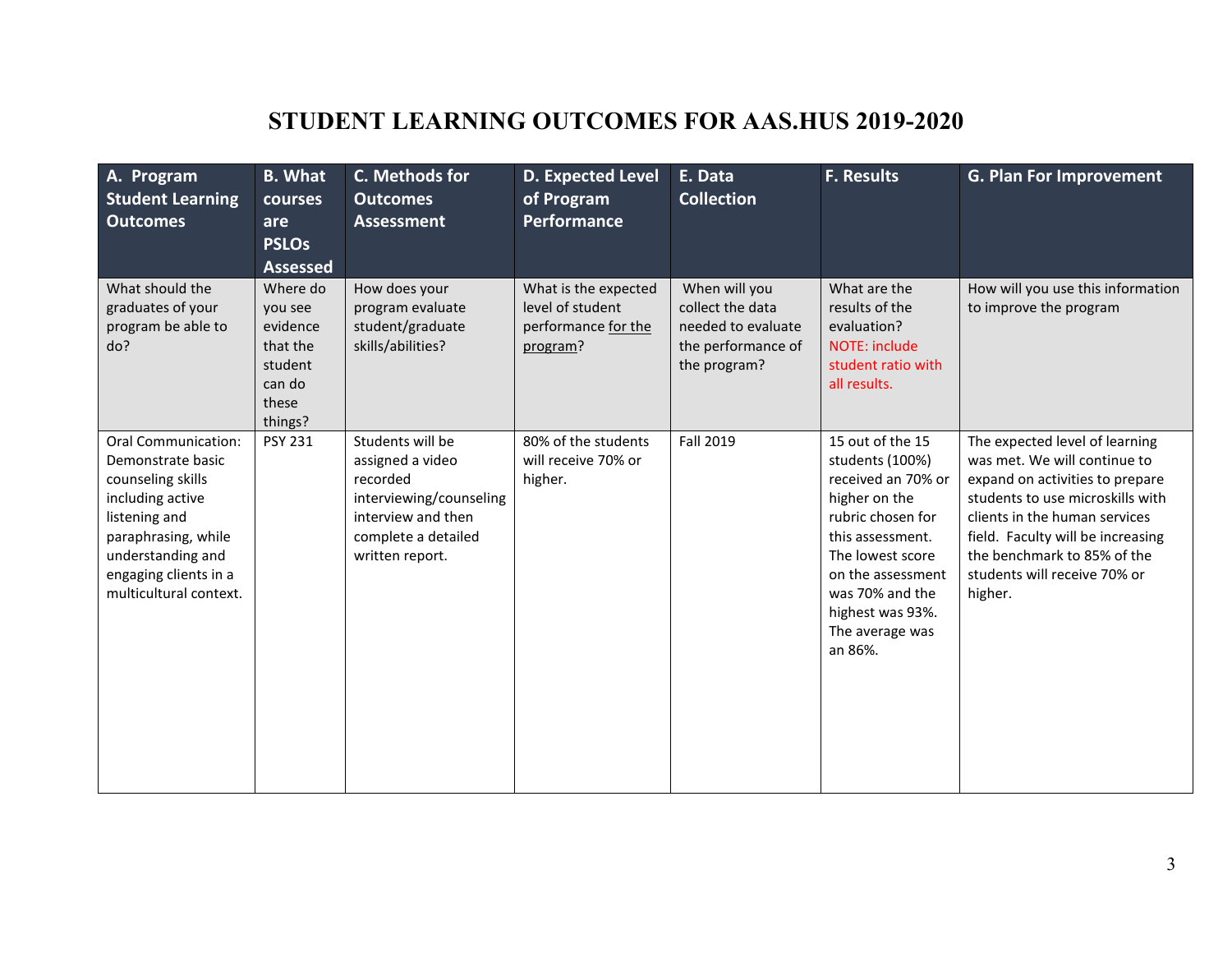# **STUDENT LEARNING OUTCOMES FOR AAS.HUS 2019-2020**

| A. Program<br><b>Student Learning</b><br><b>Outcomes</b>                                                                                                                                                                            | <b>B. What</b><br>courses<br>are PSLOs<br><b>Assessed</b>                         | C. Methods for<br><b>Outcomes</b><br>Assessment                                                                                                                              | <b>D. Expected Level</b><br>of Program<br><b>Performance</b>                | <b>E. Data Collection F. Results</b>                                                          |                                                                                                                                                                                | <b>G. Plan For Improvement</b>                                                                                                               |
|-------------------------------------------------------------------------------------------------------------------------------------------------------------------------------------------------------------------------------------|-----------------------------------------------------------------------------------|------------------------------------------------------------------------------------------------------------------------------------------------------------------------------|-----------------------------------------------------------------------------|-----------------------------------------------------------------------------------------------|--------------------------------------------------------------------------------------------------------------------------------------------------------------------------------|----------------------------------------------------------------------------------------------------------------------------------------------|
| What should the<br>graduates of your<br>program be able to<br>do?                                                                                                                                                                   | Where do<br>you see<br>evidence<br>that the<br>student can<br>do these<br>things? | How does your<br>program evaluate<br>student/graduate<br>skills/abilities?                                                                                                   | What is the expected<br>level of student<br>performance for the<br>program? | When will you<br>collect the data<br>needed to evaluate<br>the performance of<br>the program? | What are the<br>results of the<br>evaluation?<br>NOTE: include<br>student ratio with<br>all results.                                                                           | How will you use this information<br>to improve the program                                                                                  |
| <b>Critical Thinking:</b><br>Apply behavioral<br>science theory and<br>research to individual<br>behavior, group<br>behavior and human<br>development to<br>guide clinical<br>decision making in<br>the field of human<br>services. | <b>PSY 218</b>                                                                    | Students will apply<br>behavioral theory<br>to develop a<br>comprehensive self-<br>management<br>project. Student<br>projects will be<br>evaluated via a<br>detailed rubric. | 70% of the students<br>will receive 70% or<br>higher.                       | <b>Spring, 2020</b>                                                                           | 10 out of the 10<br>students (100%)<br>received 70% or<br>higher. The lowest<br>score on the<br>assessment was a<br>70% and the<br>highest was 98%.<br>The average was<br>78%. | The expected level of learning was<br>met. We will continue to expand<br>on activities focusing on behavioral<br>theory and its application. |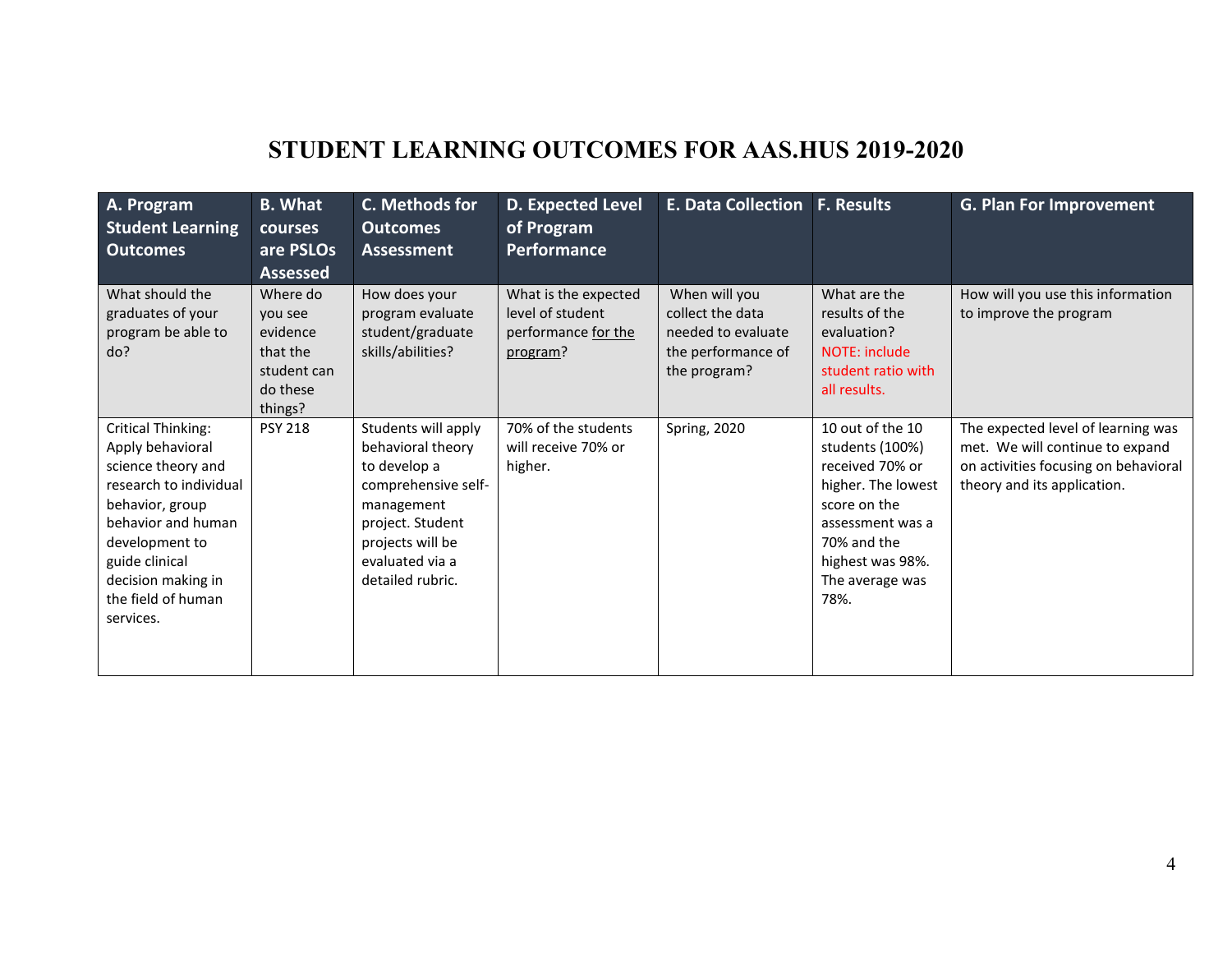# **STUDENT LEARNING OUTCOMES FOR AAS.HUS– 2020-2021**

| A. Program<br><b>Student Learning</b><br><b>Outcomes</b>                                                                    | <b>B.</b> What<br>courses are<br><b>PSLOs</b><br><b>Assessed</b>               | C. Methods for<br><b>Outcomes</b><br>Assessment                                                                                                                                                                         | <b>D. Expected Level</b><br>of Program<br><b>Performance</b>                | E. Data<br><b>Collection</b>                                                                  | <b>F. Results</b>                                                                                                                                                                                                      | <b>G. Plan For Improvement</b>                                                                                                                                                                                                   |
|-----------------------------------------------------------------------------------------------------------------------------|--------------------------------------------------------------------------------|-------------------------------------------------------------------------------------------------------------------------------------------------------------------------------------------------------------------------|-----------------------------------------------------------------------------|-----------------------------------------------------------------------------------------------|------------------------------------------------------------------------------------------------------------------------------------------------------------------------------------------------------------------------|----------------------------------------------------------------------------------------------------------------------------------------------------------------------------------------------------------------------------------|
| What should the<br>graduates of your<br>program be able to<br>do?                                                           | Where do you<br>see evidence<br>that the<br>student can<br>do these<br>things? | How does your<br>program evaluate<br>student/graduate<br>skills/abilities?                                                                                                                                              | What is the expected<br>level of student<br>performance for the<br>program? | When will you collect<br>the data needed to<br>evaluate the<br>performance of the<br>program? | What are the<br>results of the<br>evaluation?<br><b>NOTE: include</b><br>student ratio with<br>all results.                                                                                                            | How will you use this information<br>to improve the program                                                                                                                                                                      |
| Written<br>Communication:<br>Develop research and<br>writing skills,<br>particularly those<br>needed for record<br>keeping. | SOC 205                                                                        | Students in Social<br>Problems (SOC<br>205) will complete<br>discussion boards<br>where they<br>demonstrate the<br>ability to document<br>research findings<br>into a well-<br>organized and well-<br>written document. | 70% of the students<br>will receive 80% or<br>higher.                       | <b>Fall 2020</b>                                                                              | 9 out of 10<br>students (90%).<br>scored 80% or<br>higher on the<br>discussion board<br>average. The<br>lowest score on<br>the assessment<br>was a 70% and the<br>highest was a<br>100%. The class<br>average was 96%. | The expected level of learning was<br>met. We will continue to expand<br>on activities focusing on research<br>and writing. Faculty will be<br>increasing the benchmark to 85%<br>of the students will receive 80% or<br>higher. |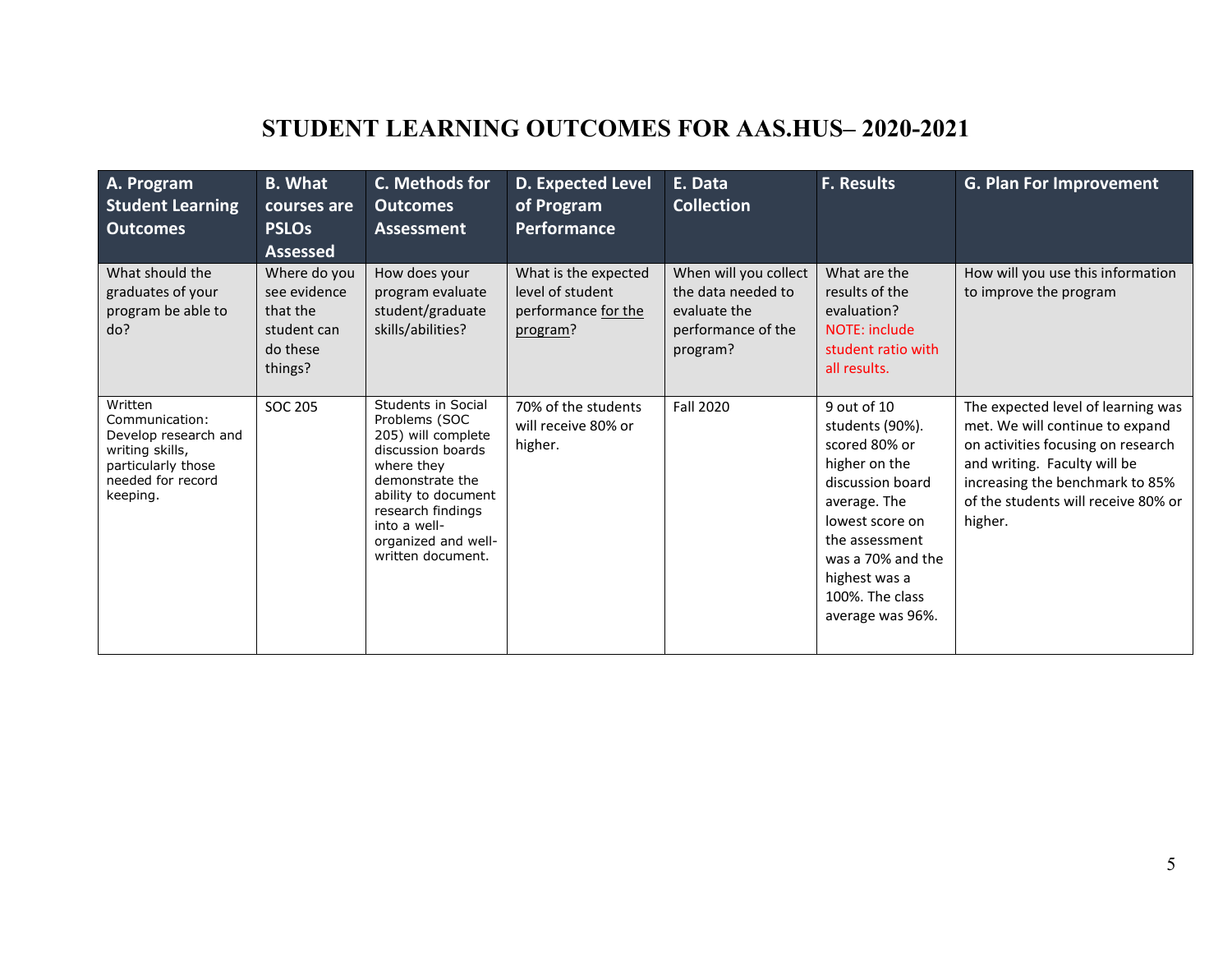# **STUDENT LEARNING OUTCOMES FOR AAS.HUS– 2020-2021**

| A. Program<br><b>Student Learning</b><br><b>Outcomes</b>                                                  | <b>B.</b> What<br>courses are<br><b>PSLOs</b><br><b>Assessed</b>               | C. Methods for<br><b>Outcomes</b><br><b>Assessment</b>                                                                                                                             | D. Expected Level<br>of Program<br>Performance                              | E. Data<br><b>Collection</b>                                                                  | <b>F. Results</b>                                                                                                                                                              | <b>G. Plan For Improvement</b>                                                                             |
|-----------------------------------------------------------------------------------------------------------|--------------------------------------------------------------------------------|------------------------------------------------------------------------------------------------------------------------------------------------------------------------------------|-----------------------------------------------------------------------------|-----------------------------------------------------------------------------------------------|--------------------------------------------------------------------------------------------------------------------------------------------------------------------------------|------------------------------------------------------------------------------------------------------------|
| What should the<br>graduates of your<br>program be able to<br>do?                                         | Where do you<br>see evidence<br>that the<br>student can<br>do these<br>things? | How does your<br>program evaluate<br>student/graduate<br>skills/abilities?                                                                                                         | What is the expected<br>level of student<br>performance for the<br>program? | When will you collect<br>the data needed to<br>evaluate the<br>performance of the<br>program? | What are the<br>results of the<br>evaluation?<br><b>NOTE: include</b><br>student ratio with<br>all results.                                                                    | How will you use this information<br>to improve the program                                                |
| Critical Thinking-<br>Identify and discuss<br>professional ethics as<br>they relate to human<br>services. | <b>PSY 237</b>                                                                 | Students in Crisis<br>Management (PSY<br>237) will complete<br>a discussion board<br>assignment that<br>focuses on the<br>importance of<br>ethics in a<br>professional<br>setting. | 70% of the students<br>will score 80% or<br>higher.                         | Spring 2021                                                                                   | 9 out of 9 students<br>(100%) scored 80%<br>or higher on the<br>assessment. The<br>lowest score was<br>73% and the<br>highest score was<br>100%. The class<br>average was 90%. | The expected level of learning was<br>met. We will continue to expand<br>on activities focusing on ethics. |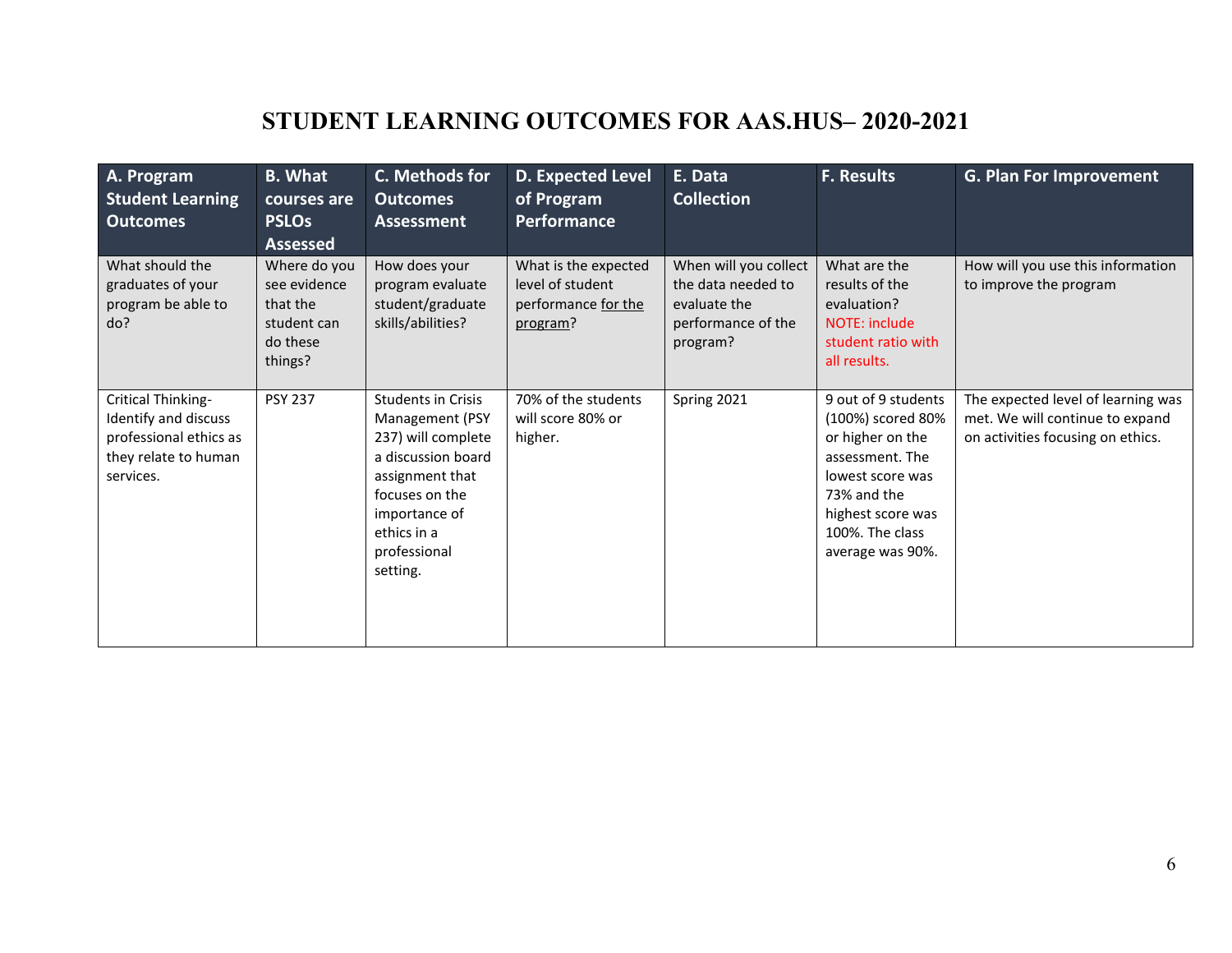# **STUDENT LEARNING OUTCOMES FOR AAS.HUS– 2020-2021**

| A. Program<br><b>Student Learning</b><br><b>Outcomes</b>                                                                                                                                     | <b>B.</b> What<br>courses are<br><b>PSLOs</b><br><b>Assessed</b>               | C. Methods for<br><b>Outcomes</b><br><b>Assessment</b>                                                                                                                                                                                                                                                                                                                            | D. Expected Level<br>of Program<br>Performance                              | E. Data<br><b>Collection</b>                                                                  | <b>F. Results</b>                                                                                                                                       | <b>G. Plan For Improvement</b>                                                                                                                                                                                                                                                                                             |
|----------------------------------------------------------------------------------------------------------------------------------------------------------------------------------------------|--------------------------------------------------------------------------------|-----------------------------------------------------------------------------------------------------------------------------------------------------------------------------------------------------------------------------------------------------------------------------------------------------------------------------------------------------------------------------------|-----------------------------------------------------------------------------|-----------------------------------------------------------------------------------------------|---------------------------------------------------------------------------------------------------------------------------------------------------------|----------------------------------------------------------------------------------------------------------------------------------------------------------------------------------------------------------------------------------------------------------------------------------------------------------------------------|
| What should the<br>graduates of your<br>program be able to<br>do?                                                                                                                            | Where do you<br>see evidence<br>that the<br>student can<br>do these<br>things? | How does your<br>program evaluate<br>student/graduate<br>skills/abilities?                                                                                                                                                                                                                                                                                                        | What is the expected<br>level of student<br>performance for the<br>program? | When will you collect<br>the data needed to<br>evaluate the<br>performance of the<br>program? | What are the<br>results of the<br>evaluation?<br>NOTE: include<br>student ratio with<br>all results.                                                    | How will you use this information<br>to improve the program                                                                                                                                                                                                                                                                |
| Reading<br>Comprehension-<br>Discuss the theory of<br>human services, the<br>current operation of<br>the service system,<br>and major issues and<br>social problems facing<br>society today. | <b>PSY 212</b>                                                                 | Students in<br>Abnormal<br>Psychology will be<br>exposed to<br>statistical facts and<br>trends of those<br>who are mentally<br>ill and incarcerated<br>in the American<br>prison system.<br>Since the expected<br>outcome was not<br>met last year, a<br>video on the topic<br>was added to<br>increase<br>understanding.<br>They will be<br>quizzed on the<br>information given. | 70% of the students<br>will score 80% or<br>higher.                         | Spring 2021                                                                                   | 11 out of 14<br>(78.5%) scored<br>70% or better on<br>the quiz. The<br>lowest score was<br>50% and highest<br>was 100%. The<br>class average was<br>86% | The expected level of learning was<br>met. The statistics for the previous<br>year was 60% of the students<br>score 80% or higher on the<br>assignment. This shows the<br>impact of adding the video to the<br>class. We will continue to expand<br>on activities focusing on issues<br>facing those who are mentally ill. |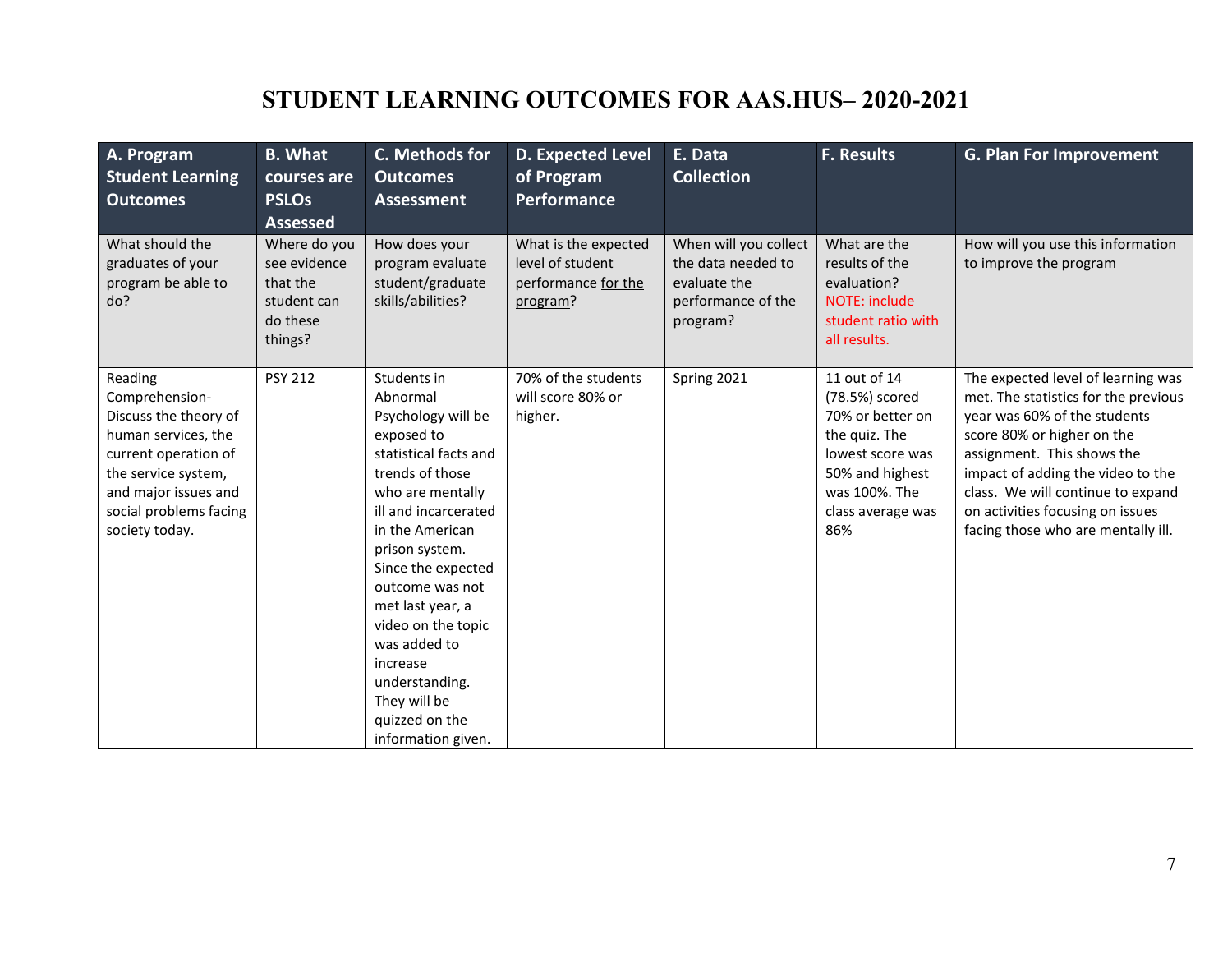### **CONTINUOUS STUDENT IMPROVEMENT**

#### **This Cycle's Results and Comparison to Last Cycle's and Recommended Actions:**

During the last cycle (2016 -2018) faculty worked on continuous improvement goals. There were several identified areas for improvement by faculty. First of all, students struggle somewhat with writing proficiency. We wanted to put more focus on assessing where students are and working with them on improving. Through papers, projects, and discussion boards, a strong emphasis was placed on grammar and mechanics. Rubrics were developed with writing criteria to offer feedback to students. In this cycle, we are continuing to focus on writing and using rubrics for assessment. Over the last 3 years we have seen students show some improvement in skills. We have assessed it specifically in PSY 230, PSY 231, HUS 205, HUS 251, and HUS 255. For example, in PSY 231, students developed their writing skills by completing a benchmark of 80% scoring 80% or higher on a videoed interview and write up (while also developing oral communication skills). Also, in HUS 251, students wrote a paper addressing diversity while helping clients. The expected outcome of 70% scoring 70% or higher was met. A second area we addressed concerned students demonstrating basic helping behaviors when working with diverse populations. We increased activities where they apply these skills in all classes and have specifically addressed it in PSY 231, PSY 105, HUS 251 and HUS 255. As shown in the report, the objectives in these classes were met. We continued to look at diversity in this cycle. For example, in PSY 105 students completed a discussion board assignment where they addressed gender and communication. Students met the expected outcome by scoring 80% or higher on the assignment. Additionally, we addressed professional ethics as they relate to human services. In PSY 237, the benchmark of 70% of students scoring 80% or higher was exceeded with 100% meeting the expected outcome. In HUS 101, HUS 251 and HUS 255, the expected outcome of a 100% pass rate was met on an assessment of ethical vignettes. Finally, in the 2020-2021 cycle, we met a goal that was not reached in 2019-2020. Focusing on issues in society facing those who are mentally ill, the expected goal of 70% of students scoring 80% or higher was met. We will continue to work on these areas of focus in the next cycle as well as expand to new areas as well.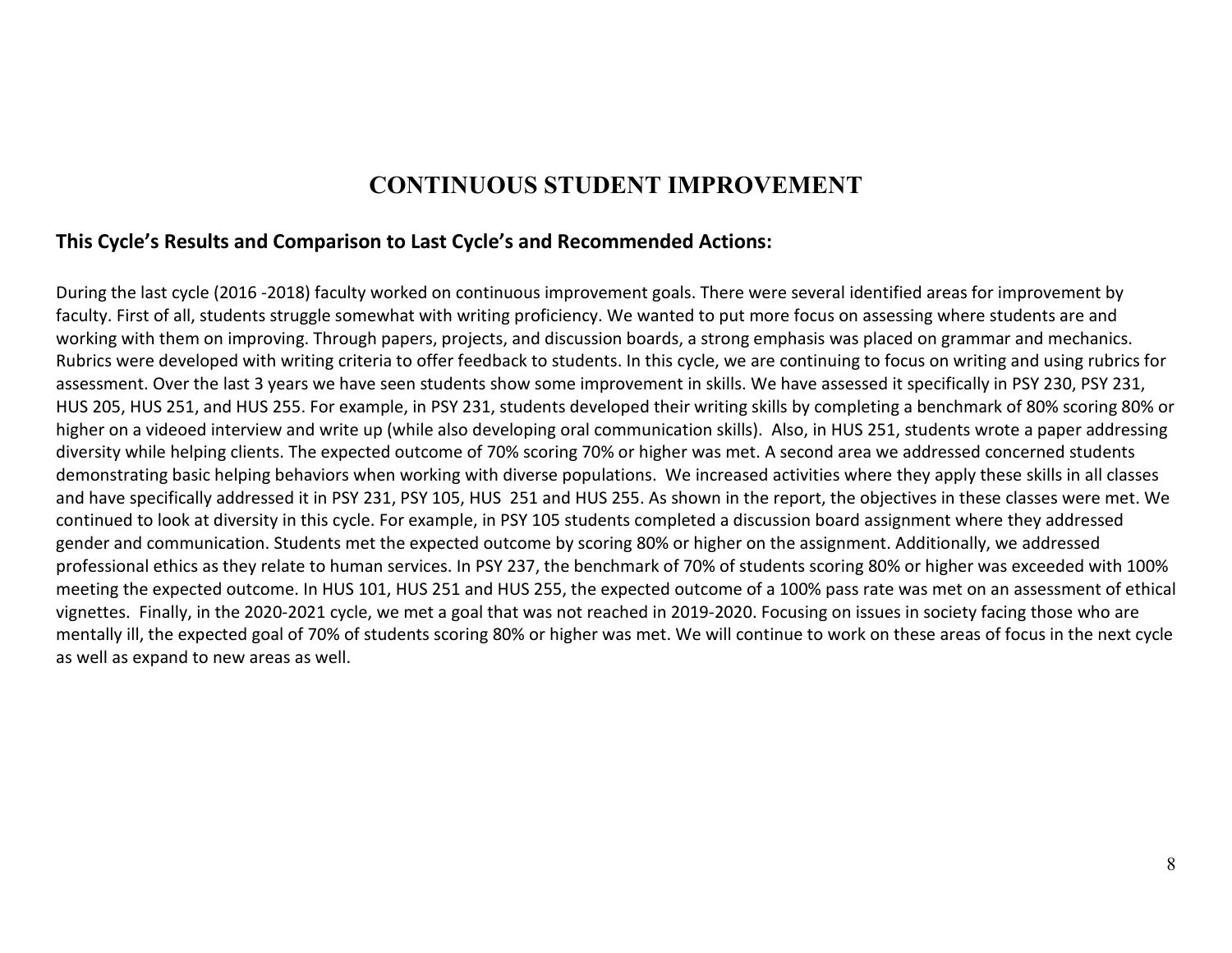### **PROGRAM VITAL STATISTICS**

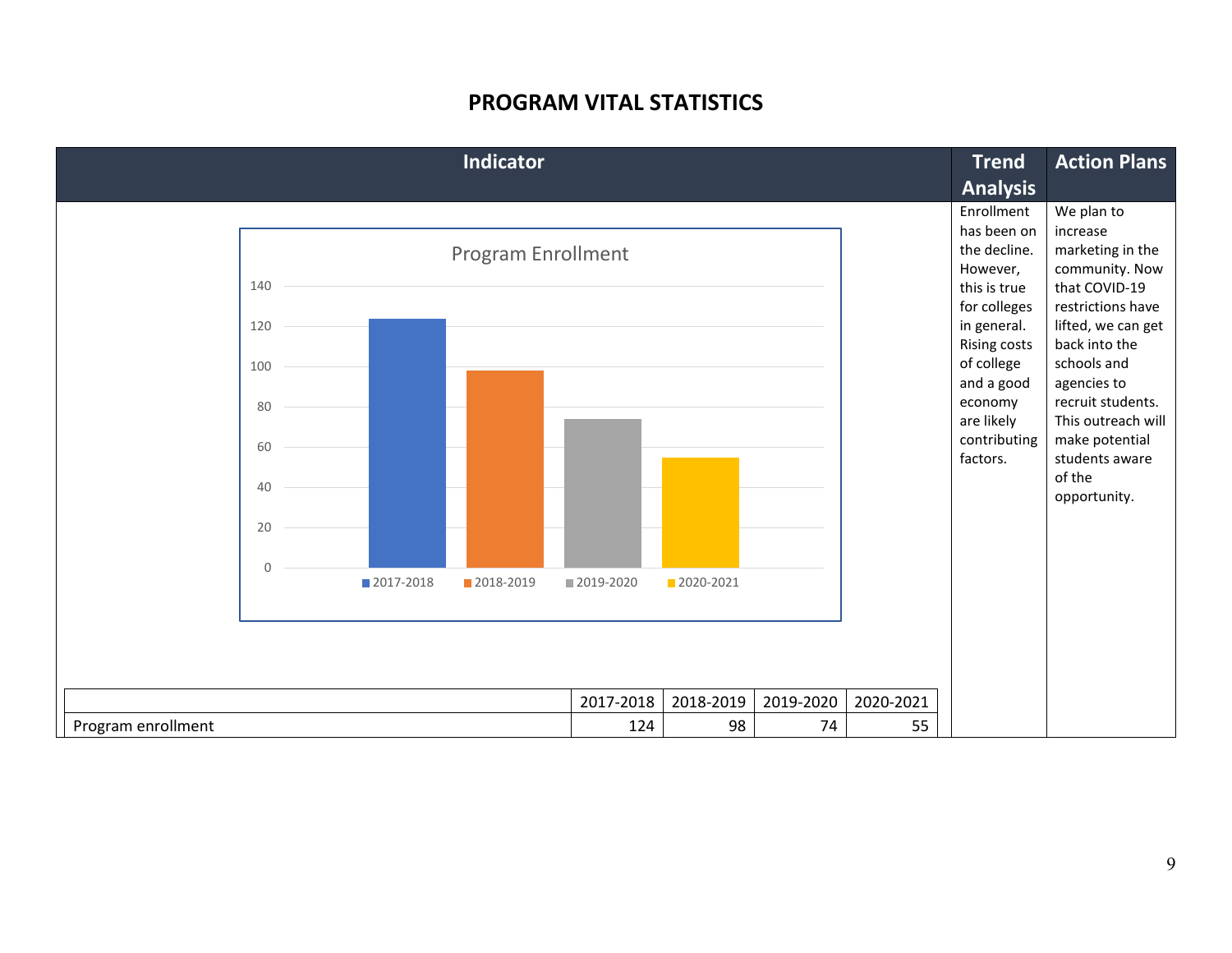| <b>Indicator</b>                                                                                                                    | <b>Trend</b> | <b>Action Plans</b> |           |           |                                                                                                                                                                                                      |                                                                                                                                                                        |
|-------------------------------------------------------------------------------------------------------------------------------------|--------------|---------------------|-----------|-----------|------------------------------------------------------------------------------------------------------------------------------------------------------------------------------------------------------|------------------------------------------------------------------------------------------------------------------------------------------------------------------------|
|                                                                                                                                     |              |                     |           |           | <b>Analysis</b>                                                                                                                                                                                      |                                                                                                                                                                        |
| Fall to Spring Persistance<br>100%<br>90%<br>80%<br>70%<br>60%<br>50%<br>40%<br>30%<br>20%<br>10%<br>0%<br>■ 2017-2018<br>2018-2019 | ■ 2019-2020  | 2020-2021           |           |           | This has<br>remained<br>steady<br>other than<br>in 2019-<br>2020 when<br>there was a<br>rise. We<br>lose many<br>students in<br>the<br>program<br>due to their<br>current life<br>circumstanc<br>es. | We will continue<br>reaching out to<br>students and<br>encouraging/wor<br>king with them<br>and their<br>circumstances to<br>promote their<br>return in the<br>spring. |
|                                                                                                                                     | 2017-2018    | 2018-2019           | 2019-2020 | 2020-2021 |                                                                                                                                                                                                      |                                                                                                                                                                        |
| <b>Fall-to-Spring Persistence</b>                                                                                                   | 50%          | 68%                 | 84%       | 59%       |                                                                                                                                                                                                      |                                                                                                                                                                        |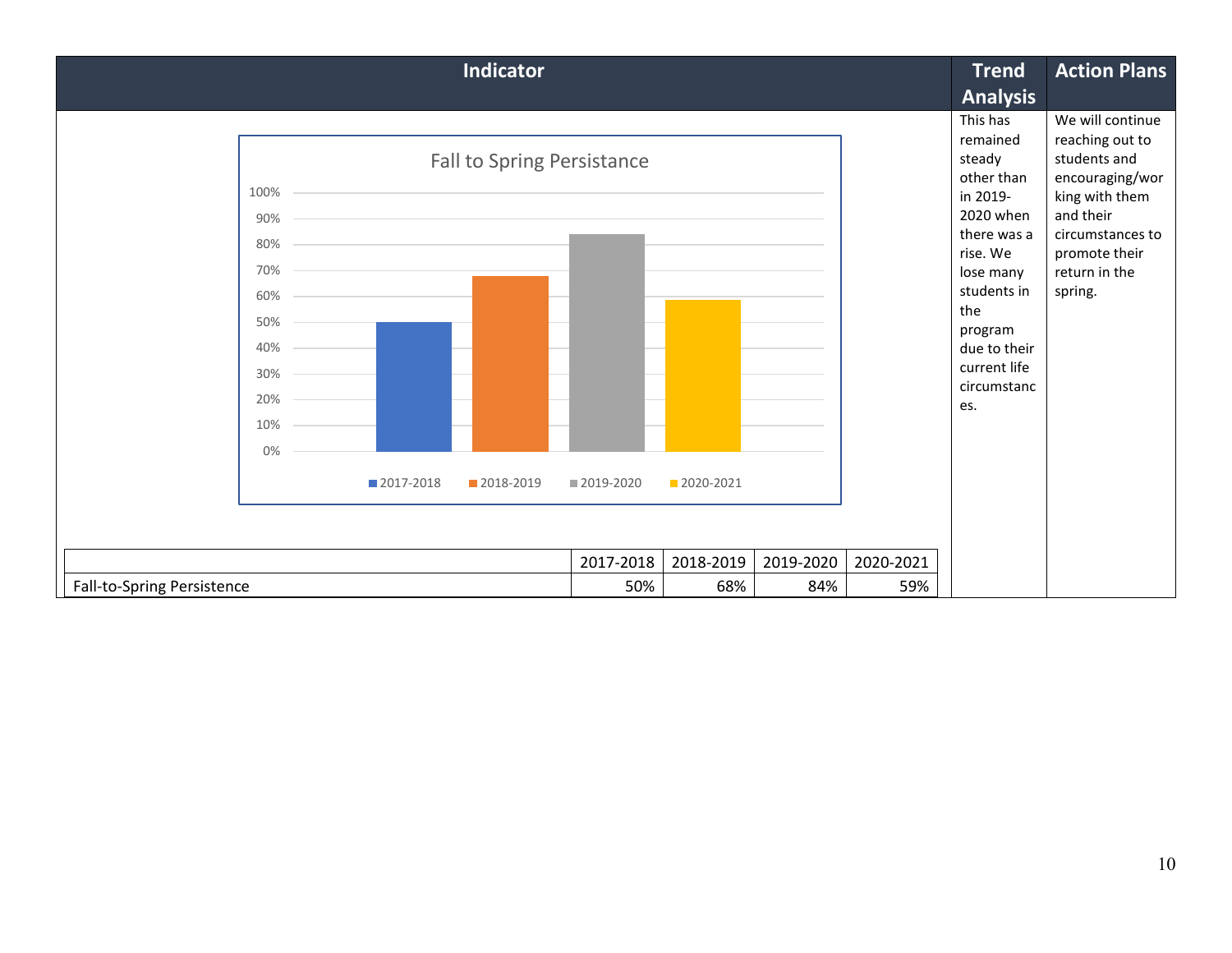|                                                                     | <b>Trend</b>                  | <b>Action Plans</b>     |                         |                         |                        |                                                                                                                                                                               |                                                                                                                                                                          |
|---------------------------------------------------------------------|-------------------------------|-------------------------|-------------------------|-------------------------|------------------------|-------------------------------------------------------------------------------------------------------------------------------------------------------------------------------|--------------------------------------------------------------------------------------------------------------------------------------------------------------------------|
|                                                                     |                               |                         |                         |                         |                        | <b>Analysis</b>                                                                                                                                                               |                                                                                                                                                                          |
| 100.00%<br>90.00%<br>80.00%<br>70.00%<br>60.00%<br>50.00%<br>40.00% | <b>Fall to Fall Retention</b> |                         |                         |                         |                        | This has<br>remained<br>steady<br>other than<br>in 18-19<br>when it<br>significantly<br>rose. We<br>lose<br>students in<br>the<br>program<br>primarily<br>because of<br>their | We will continue<br>reaching out to<br>students and<br>encouraging/wor<br>king with them<br>and their<br>circumstances to<br>promote their<br>return the<br>second year. |
| 30.00%                                                              |                               |                         |                         |                         |                        | current life<br>circumstanc                                                                                                                                                   |                                                                                                                                                                          |
| 20.00%                                                              |                               |                         |                         |                         |                        | es.                                                                                                                                                                           |                                                                                                                                                                          |
| 10.00%                                                              |                               |                         |                         |                         |                        |                                                                                                                                                                               |                                                                                                                                                                          |
| 0.00%                                                               |                               |                         |                         |                         |                        |                                                                                                                                                                               |                                                                                                                                                                          |
| 2017-2018                                                           | 2018-2019<br>2019-2020        | 2020-2021               |                         |                         |                        |                                                                                                                                                                               |                                                                                                                                                                          |
|                                                                     |                               |                         |                         |                         |                        |                                                                                                                                                                               |                                                                                                                                                                          |
| Fall-to-Fall Persistence                                            |                               | 2017-<br>2018<br>35.71% | 2018-<br>2019<br>68.00% | 2019-<br>2020<br>42.11% | 2020-<br>2021<br>0.00% |                                                                                                                                                                               |                                                                                                                                                                          |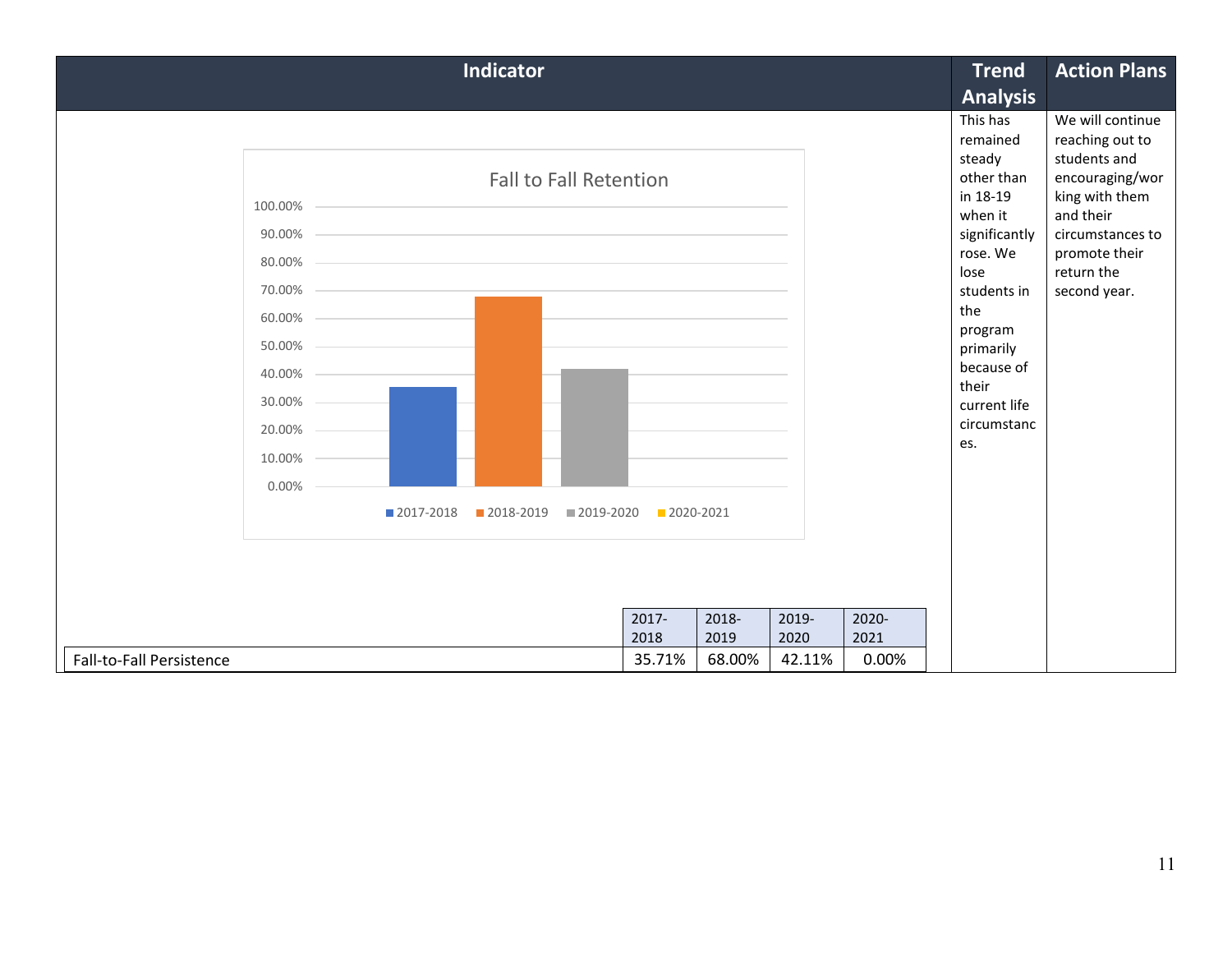